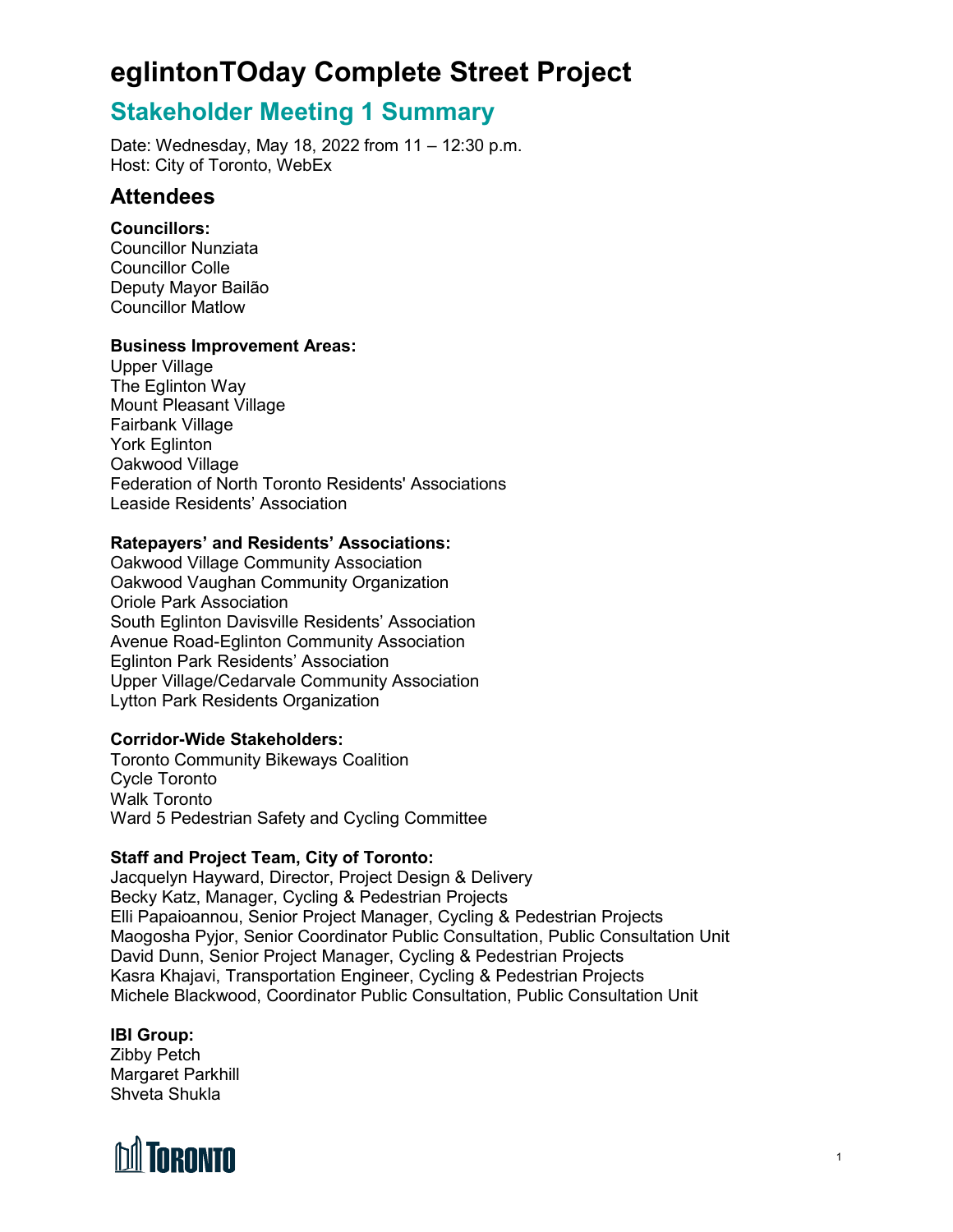## **Overview**

The City of Toronto is working to make travel on Eglinton Avenue safer, more inviting, and attractive for everyone. The eglintonTOday Complete Street project proposes to implement complete street features, including streetscape improvements and bikeways on Eglinton Avenue between Keele Street and Mount Pleasant Road, by reassigning the existing road space to accommodate vehicular traffic, parking, bikeways, and integrating seasonal patio extensions, bike share stations and bicycle parking, art installations and other neighbourhood and cultural events.

## **Meeting Purpose and Agenda**

The purpose of the meeting was to introduce the stakeholders to the project. Over 30 stakeholders were invited to attend the first stakeholder meeting. There were 42 people in attendance with representatives from 24 organizations as listed above. The following is the complete list of stakeholders invited:

#### **Corridor-Wide Stakeholders:**

Black Urbanism TO Black Business and Professional Association City of Toronto Senior's Forum Toronto Community Bikeways Coalition Toronto Youth Cabinet Cycle Toronto Walk Toronto Friends of Cedarvale Seniors Advisory Committee Community Living Toronto CNIB TTC Riders Ward 5 Pedestrian Safety and Cycling Committee

### **Business Improvement Areas (BIA):**

Upper Village The Eglinton Way Mount Pleasant Village Midtown Yonge Eglinton Hill Fairbank Village York Eglinton Oakwood Village

#### **Ratepayers' and Residents' Associations:**

Oakwood Village Community Association York South-Weston Tenant Union Oakwood Vaughan Community Organization Oriole Park Association Forest Hill Homeowners' Association South Eglinton Davisville Residents' Association Avenue Road–Eglinton Community Association Eglinton Park Residents' Association Upper Village/Cedarvale Community Association Federation of North Toronto Residents' Associations Lytton Park Residents Organization Republic Residents' Association Federation of North Toronto Residents' Associations Leaside Residents' Association

### **Councillors:** Councillor Nunziata

Councillor Colle Deputy Mayor Bailão Councillor Matlow

The meeting began with a Land Acknowledgement provided by the City. The meeting was facilitated by Margaret Parkhill. The presentation was delivered by Elli Papaioannou, with opportunities for questions and feedback both during and after the presentation.

The agenda included the following topics:

- Introductions
- Corridor Overview & Project Context
- Design Overview
- Timeline, Project Coordination & Next Steps
- Discussion and Questions

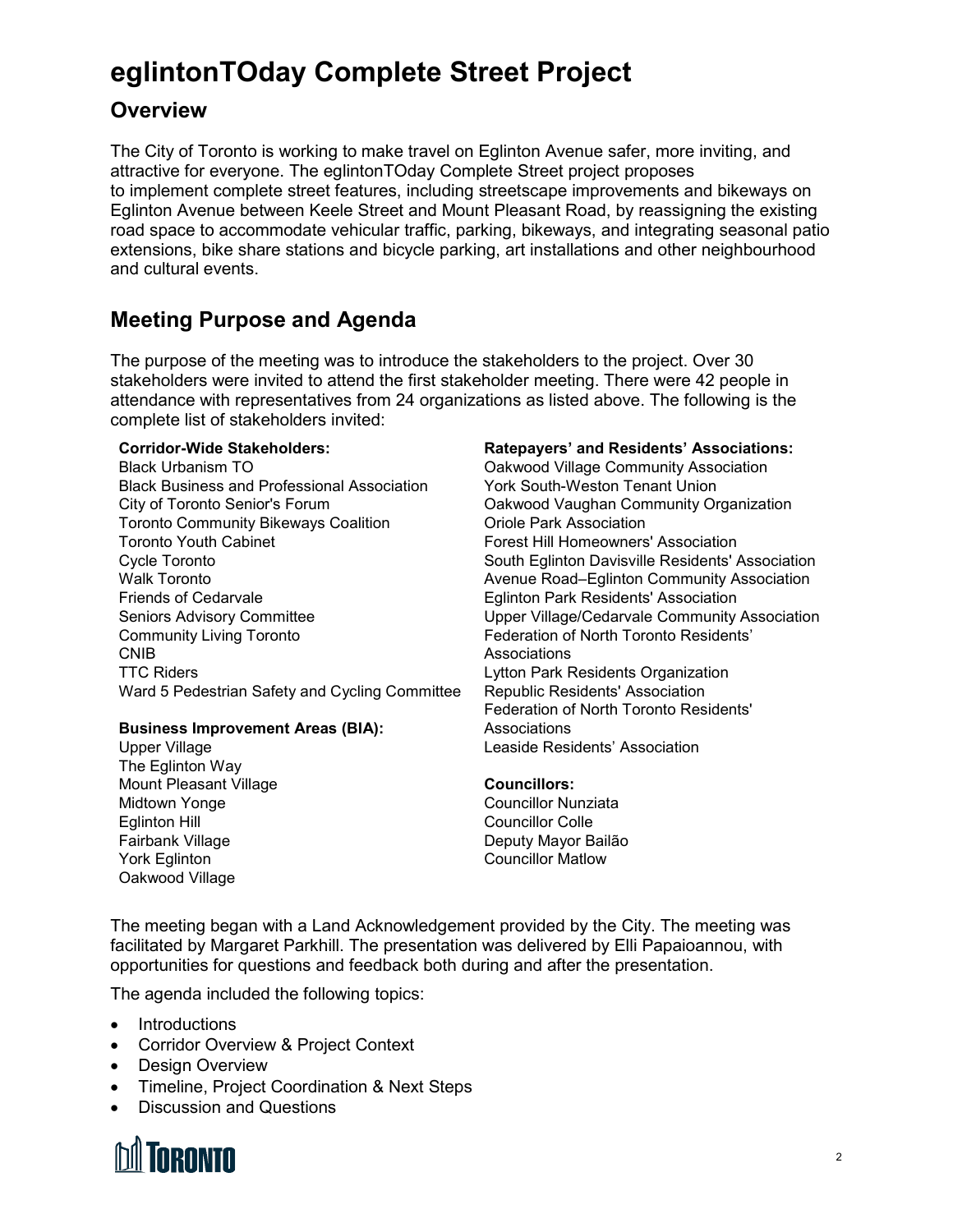## **What We Heard Overall**

- There is **overall support** for the project and desire for **road safety and accessibility upgrades for all road users**, particularly through the separation of uses and the additional proposed road safety measures and features
- Along with quick build elements such as bollards/removable planters, there is **also desire to identify opportunities for more permanent civil upgrades** along Eglinton Avenue (e.g. within BIA limits, at Allen Road, at Caledonia Road)
- Desire was voiced to **expedite and extend the project east** of the study limits (Leaside neighbourhood and Ward 15)
- With the city recovering and businesses re-opening, concerns were identified about **whether additional parking needs have been taken into consideration** and how the project will address this
- There is support to **enhance the vibrancy of the street through playful public art and streetscape improvements** that will bring not only children back to play, but also Torontonians of all ages to increase vitality
- The issue of **motor vehicle speeding** was mentioned and additional traffic calming measures and enforcement outside the study limits (Ward 15) were suggested to help slow down vehicles in the meantime
- Concerns were voiced about **traffic infiltration and measures** needed to deter traffic from using neighbourhood streets
- With upcoming construction of multiple high-rise condos, the importance to **coordinate with construction management** for bike and pedestrian safety was highlighted
- **Continuous communications** and project updates are needed with BIA and stakeholders regarding all planned construction, including Toronto Water work, road resurfacing, other streetscape improvements etc.

## **Corridor Overview & Project Context**

The City provided stakeholders with the project context and background, including the following:

- **EglintonConnects Long Term Vision** Eglinton Avenue will become Toronto's central east-west avenue – a green, beautiful linear space that supports residential living, employment, retail and public uses in a setting of community vibrancy. Its design will balance all forms of mobility and connect neighbourhoods and natural valley systems to the larger city and the region. The EglintonConnects Long Term Vision is based on the Official Plan approved Right Of Way of Eglinton Avenue, and continues to be the driver of streetscape upgrades. EglintonTOday Complete Street is an interim strategy towards that vision.
- **2017 Eglinton Connects Streetscape & Cycle Track Preliminary Design**  Transportation Services undertook a 30% design study to implement the EglintonConnects Vision within the existing constrained Right Of Way of Eglinton Avenue. Numerous conflicts with properties and utilities arose, which would compromise the public realm vision of EglintonConnects and subsequent design work was paused.
- **2020 Council Direction** City staff was directed to develop a strategy to accelerate the design work on the Eglinton Connects Streetscape Improvements to align with the opening of the Eglinton Crosstown LRT.
- **EglintonTOday Project Scope** –The City provided the project scope noting that this project will follow a quick build approach with opportunities for smaller scale civil projects in

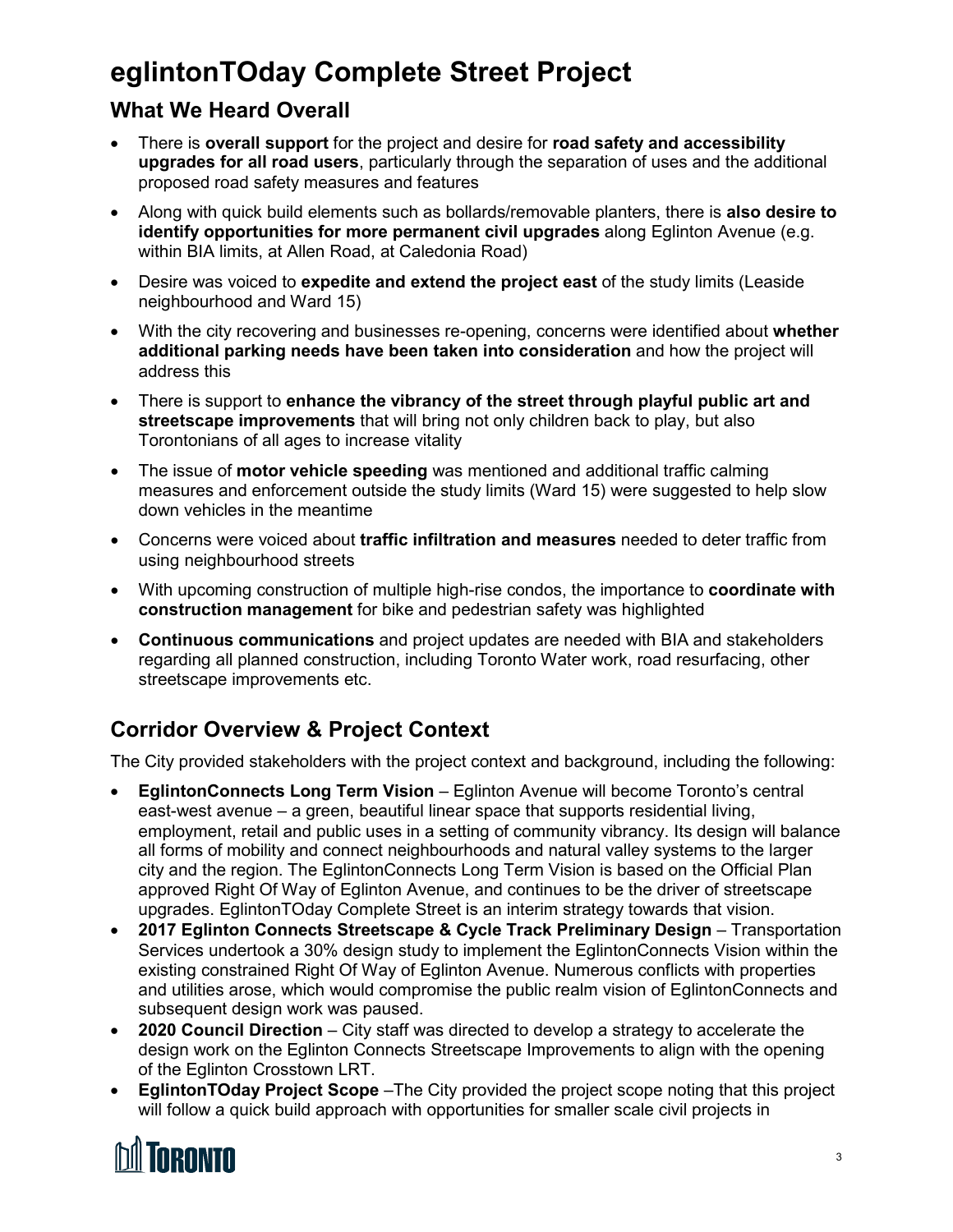partnership with BIA and other stakeholders. Photos of various complete street features and examples from other pilots and projects around the City were shared. This included cafés, curb extensions, parking and loading, cycle tracks, bike share and bike parking, planters and accessibility features.

- **Experience on other Similar Projects -** ActiveTO Destination Danforth and the Bloor Street Bikeway (Spadina-Shaw) and the ActiveTO Midtown project were three projects that provide lessons learned that can be applied to the eglintonTOday Complete Street project.
- **Policy Guidance** This project is guided by various existing policies and plans, such as the Official Plan policies that support Toronto as a walking City and bringing residents within one kilometre of a designated cycling route; the Vision Zero Road Safety Plan that aims to eliminate traffic related injuries and fatalities; and the TransformTO Climate Action Strategy which aims to shift towards more active and sustainable modes of transportation.
- **Complete Streets Principles** The City provided a brief overview of Complete Streets Principles which include creating Streets for People, Streets for Placemaking, and Streets for Prosperity.

## **Design Overview**

The City provided details on the eglintonTOday design considerations:

- Reviewing Existing Conditions
- Proposed Design / Typical sections
- Complete Street Features
- Traffic Modelling Review

The City outlined segments of Eglinton Avenue and discussed how to minimize how to minimize traffic infiltration, how to improve intersection operations, and public safety features including BIA streetscape priority features and future CaféTO spaces and other opportunities for outdoor seating.

After the eglintonTOday considerations were presented, stakeholders were able to ask questions with responses provided by the Project Team. A record of this can be found in the **Questions and Responses** section.

## **Next Steps**

The City discussed the proposed next steps, which include:

- Community Pop Ups & Public Meeting #1 scheduled for end of June 2022
- Reviewing all comments and suggestions received
- Launch online survey for input
- Meet and host site walk-throughs with BIA later in the summer of 2022
- Develop design
- Council Approval and Installation targeted for 2023

Participants were encouraged to contact the project team at any time with questions or comments via email at [eglintonTOday@toronto.ca](mailto:eglintonTOday@toronto.ca) or phone: 416-338-2850. Participants were also reminded that they are on the project email list and were encouraged to attend Public Meeting #1 in late June 2022. The presentation slides were shared with participants after the meeting.

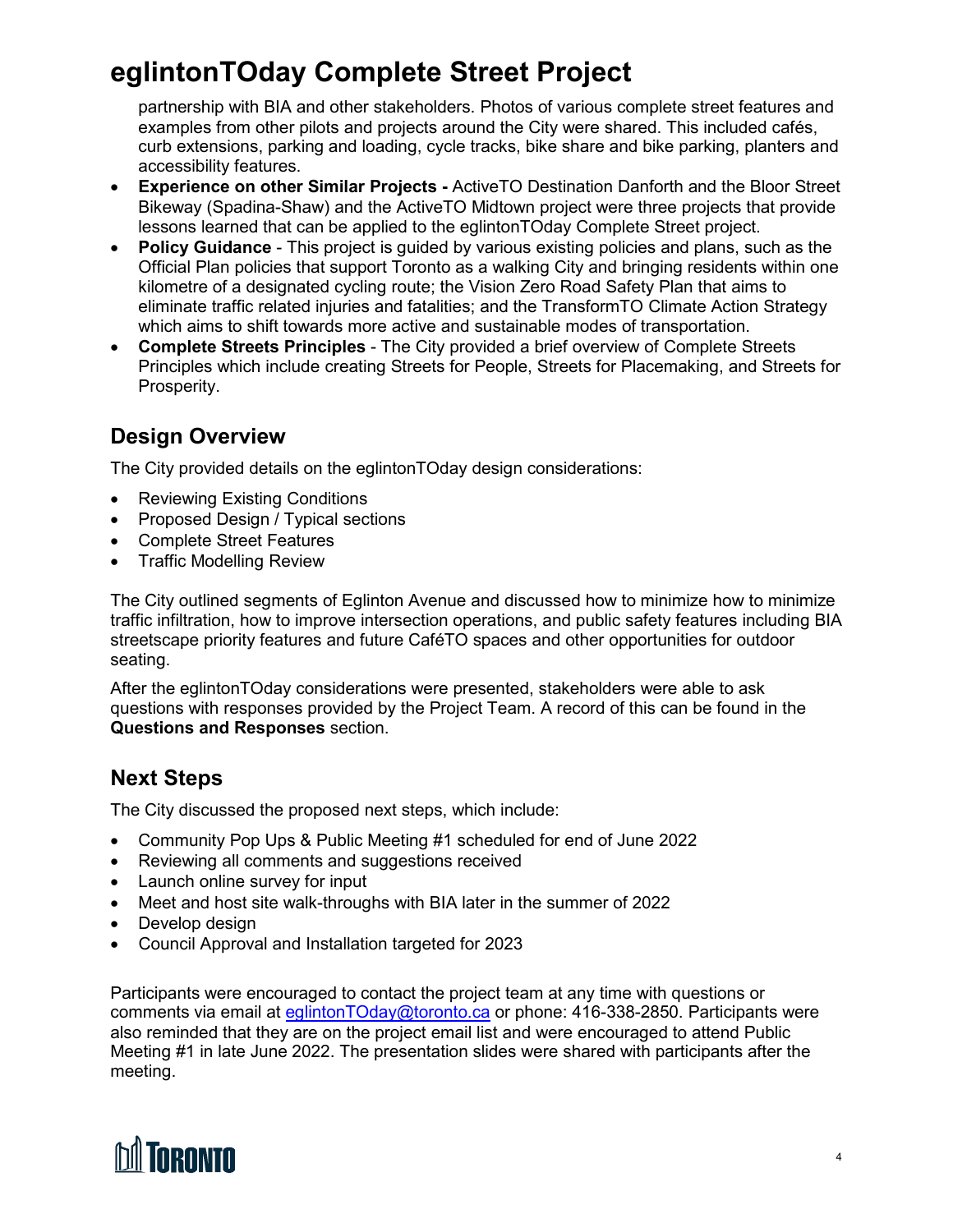## **Feedback Summary**

Using Poll Everywhere (an online polling/engagement platform), participants were asked the following questions:

1. "What are the words that come to mind when you think of a "Complete Street"? (Submit up to 5 entries)"

The results included (larger words indicate that more participants submitted that answer):



- 2. "Describe your relationship to Eglinton Avenue (select all that apply):"
	- o I live here
	- o I work here
	- o I shop here
	- o I own a business here
	- o I visit frequently
	- o I visit infrequently
	- o Other

The top three responses were:

- o I shop here
- o I live here
- o I visit frequently
- 3. "How do you typically travel on Eglinton Avenue?" Drive alone
	- o Ride a bicycle
	- o Walk or Roll
	- o Drive with others (carpool)
	- o Use taxi/Uber/Lyft
	- o Take the bus
	- o Other

The top three responses were:

- o Ride a bicycle
- o Drive alone
- o Drive with others (carpool)
- 4. "When designing a complete street, which elements should be of highest priority? Select up to 3:"

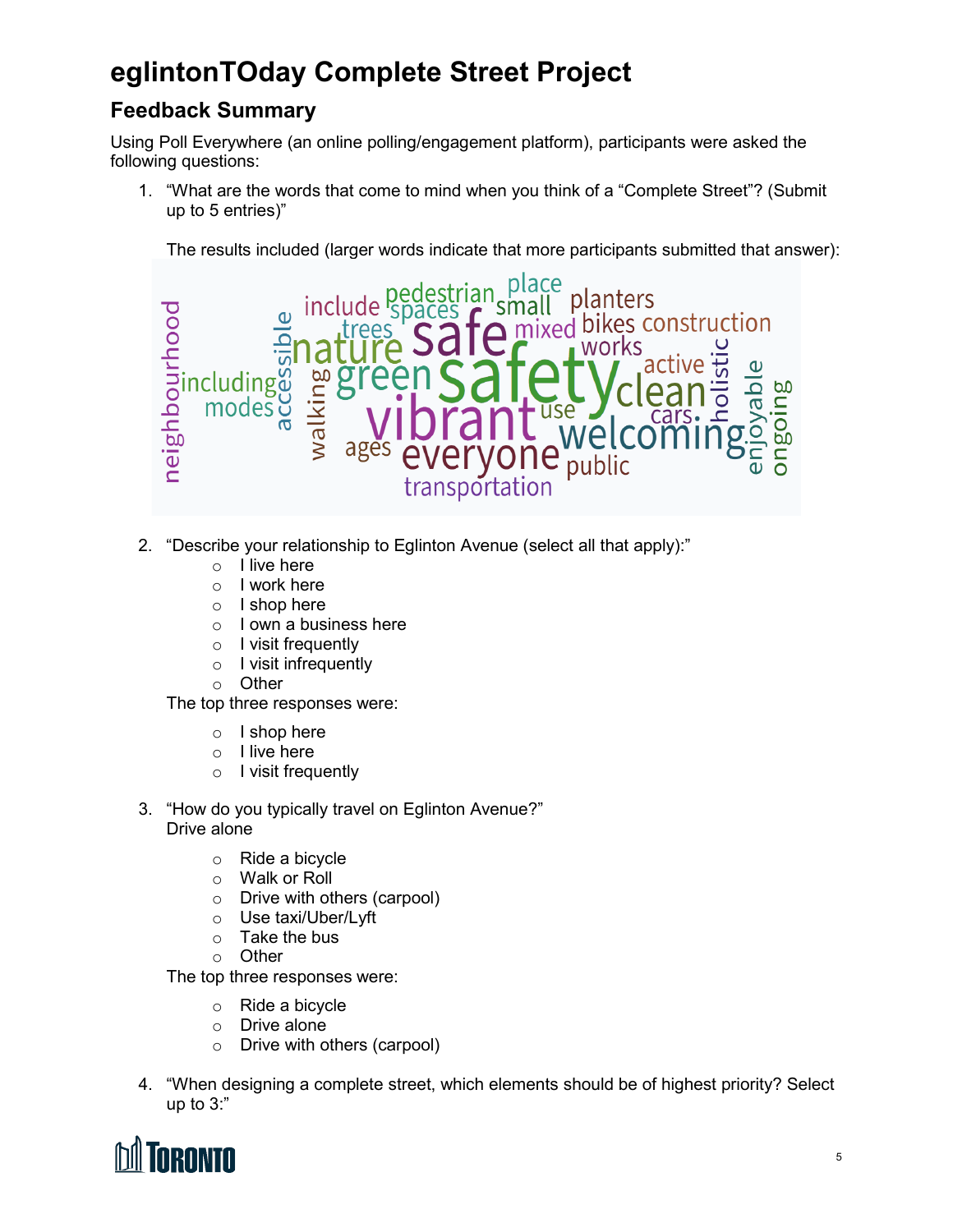Safety for all users

- o Safety for all users
- o Comfortable sidewalks
- o Comfortable bikeways
- o Street planters, trees, and landscaping
- o Artistic curb extensions and visual aesthetics
- o On-Street parking and loading spaces
- o CafeTO spaces and other patio spaces
- o Parkette spaces (i.e. small green space, seating, art, etc.)
- o Art installations
- o Other

The top two responses were:

- o Safety for all users
- o Comfortable sidewalks
- 5. "What is your biggest concern for this project?"
	- o Safety for vulnerable road users
	- o Construction duration and impacts
	- o Parking and loading impacts
	- o Minimizing traffic impacts
	- o Public space for parkettes (i.e. small green space, seating, art, etc.)
	- o Overall comfort and safety
	- o None
	- o Other

The top three responses were:

- $\circ$  Construction duration and impacts
- o Minimizing traffic impacts
- o Safety for vulnerable road users
- 6. "What is the biggest opportunity for this project?"
	- The results included (larger words indicate that more participants submitted that answer):



These results will be used to help with design considerations for the project.

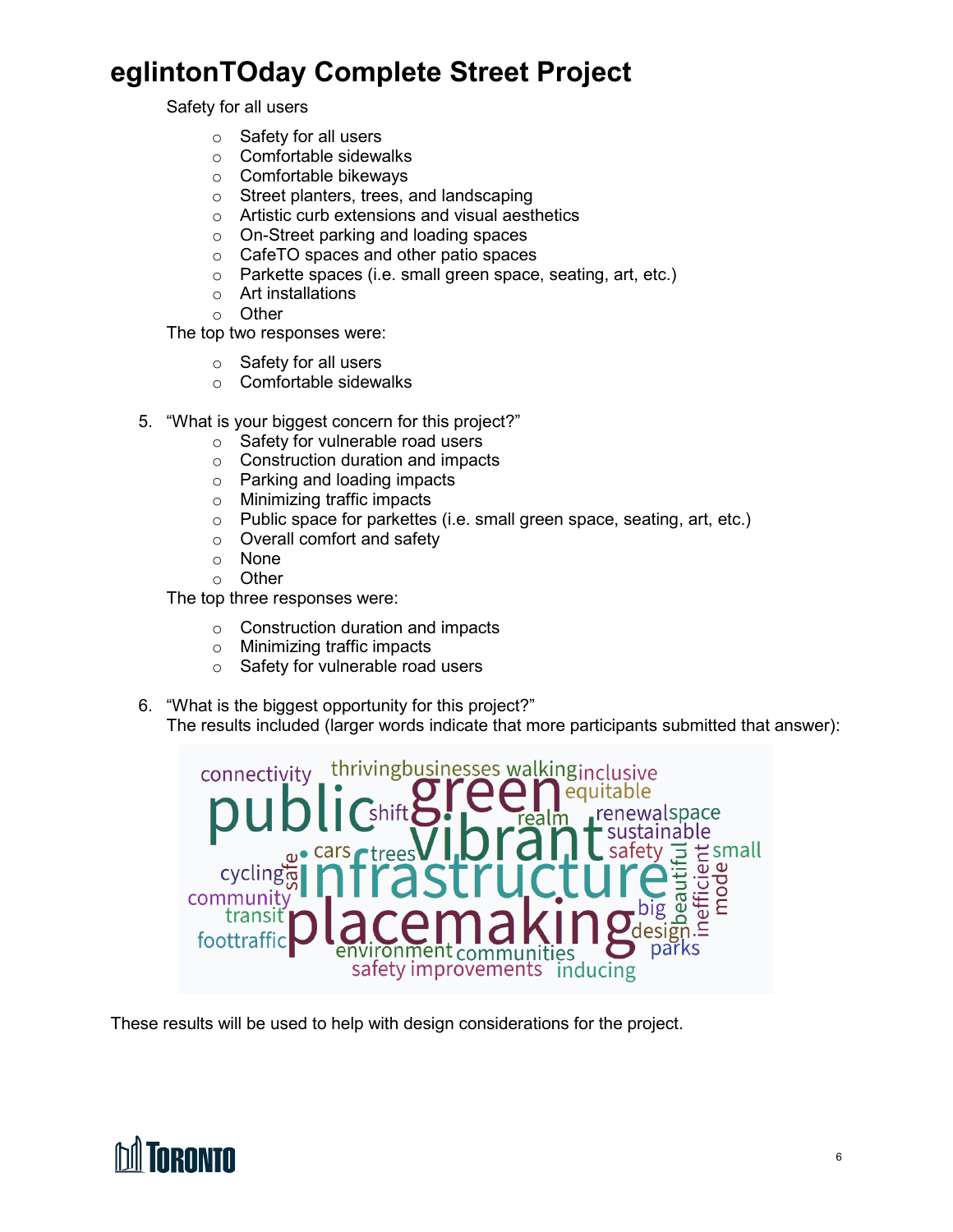# **eglintonTOday Complete Street Project Appendix A: Questions and Responses**

The following is a record of the comments, question and answers that were collected via the chat function and verbally during the meeting.

| Question                                                                                                                                                                     | <b>Response</b>                                                                                                                                                                                                                                                                                                                                                                                                                                                                                                                                                                                                                                                                                                                                                                                                                 |
|------------------------------------------------------------------------------------------------------------------------------------------------------------------------------|---------------------------------------------------------------------------------------------------------------------------------------------------------------------------------------------------------------------------------------------------------------------------------------------------------------------------------------------------------------------------------------------------------------------------------------------------------------------------------------------------------------------------------------------------------------------------------------------------------------------------------------------------------------------------------------------------------------------------------------------------------------------------------------------------------------------------------|
| Request to expedite and extend the project<br>east of the study limits (Leaside<br>neighbourhood and Ward 15 etc.) and not<br>delay Phase 2 beyond 2024.                     | The City confirmed that the intent is to take on<br>a phased approach and connect Eglinton<br>Avenue between Mount Pleasant Road and<br>Brencliffe Road through Phase 2. At this time,<br>there are no accelerated works considered for<br>the Phase 2 segment. The timelines for Phase<br>1 and 2 are anticipated for 2023 to 2024,<br>however there may be delays due to other<br>construction coordination factors/council<br>decisions etc. The City also noted that there is<br>rationale as to why this section was chosen as<br>part of Phase 1. This includes an equity<br>analysis and identification of priority<br>neighbourhoods, the City's capacity to engage<br>communities to a great level of detail and<br>complete meaningful consultation, data<br>analysis etc. within a reasonable size of study<br>area. |
| Comment regarding potential construction of<br>additional watermains and request to receive<br>construction notifications in advance in order<br>to advise local businesses. | The City noted coordination with Toronto<br>Water to confirm the exact locations, however<br>these works will most likely take place after<br>2025. Watermain works will primarily involve<br>infrastructure at the end of its lifecycle that<br>need replacing. Notifications for this type of<br>work will be provided during that time.                                                                                                                                                                                                                                                                                                                                                                                                                                                                                      |
| With businesses re-opening, has there been<br>consideration for additional parking spaces?                                                                                   | With regards to additional parking needs, the<br>City acknowledged that business are re-<br>opening, but noted that the intent of the<br>Eglinton Crosstown LRT project is to provide a<br>shift towards sustainable and alternative<br>options for people travelling along Eglinton. No<br>extensive parking study has been undertaken,<br>however the project design will accommodate<br>on-street parking needs and options involving<br>off-street parking lots as well.                                                                                                                                                                                                                                                                                                                                                    |
| Comment noting that this is an opportunity to<br>bring children back to play on the streets via<br>public art and interactive installations.                                 | The City noted that public art and interactive<br>installations will be taken into consideration as<br>part of the eglintonTOday project. The City<br>also noted that community pop-up events<br>at/near schools will be held as part of the<br>project to interact with people of various age<br>groups.                                                                                                                                                                                                                                                                                                                                                                                                                                                                                                                       |

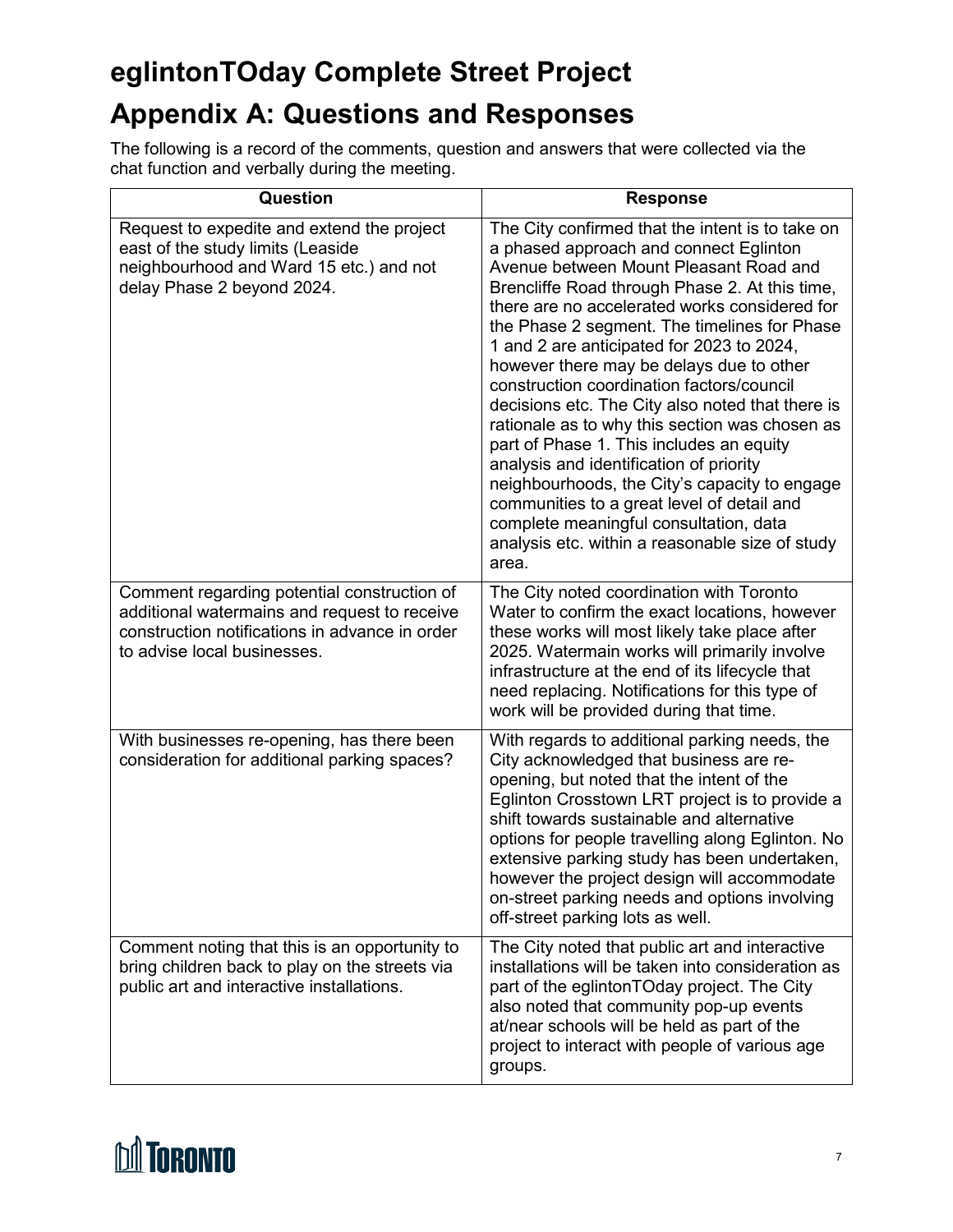| Question                                                                                                                                                                                                               | <b>Response</b>                                                                                                                                                                                                                                                                                                                                               |
|------------------------------------------------------------------------------------------------------------------------------------------------------------------------------------------------------------------------|---------------------------------------------------------------------------------------------------------------------------------------------------------------------------------------------------------------------------------------------------------------------------------------------------------------------------------------------------------------|
| Request to follow the construction<br>management agreement and take special care<br>during the construction of multiple high-rise<br>buildings along Eglinton for safety of<br>pedestrians and people biking.          | The City aims to incorporate diversion plans<br>for pedestrians and people biking. The City is<br>also looking for opportunities to work with<br>developers and incorporate streetscape<br>improvements including cycle tracks as a part<br>of new developments.                                                                                              |
| Request to ensure that construction notices<br>and open lines of communication are<br>continued with the City and stakeholders<br>during construction.                                                                 | The City noted that plans will be conveyed via<br>the eglintonTOday project and the City will<br>continue to support businesses and engage<br>with BIA to better understand priorities as part<br>of the project delivery.                                                                                                                                    |
| Is eglintonTOday a new name for the previous<br>EglintonConnects plan?                                                                                                                                                 | The Corridor Overview and Project Context<br>section of the presentation should help clarify<br>the relationship between EglintonConnects<br>and EglintonTOday. EglintonConnects<br>remains as the ultimate vision for the corridor.<br>EglintonTOday is an interim step to get closer<br>to that vision while reducing construction and<br>property impacts. |
| Can you explain what the smaller scale civic<br>projects are?                                                                                                                                                          | Examples of smaller scale civil improvements<br>include localized curb or median modifications,<br>sidewalk replacement where the sidewalk is in<br>poor condition or parklette improvements.<br>These opportunities will be explored<br>throughout the design process.                                                                                       |
| Has extra parking for new jobs in the area<br>been considered? There is need for additional<br>Green P Parking.                                                                                                        | Thanks for your comment. Just to make sure<br>we're understanding correctly - are you noting<br>the need for additional off-street parking<br>capacity along the corridor? Would on-street<br>parking opportunities also help support<br>employees?                                                                                                           |
| Will you be consulting with members of the<br>disability community and the Toronto<br>Accessibility Advisory Committee in order to<br>determine precisely where WheelTrans and<br>accessible loading areas are needed? | Yes, we will consult with the accessibility<br>community / Toronto Accessibility Advisory<br>Committee regarding this project. We also<br>have access to Wheel-trans data from TTC<br>that gives us an idea of accessible pick-up and<br>drop-off needs based on Wheel-trans trips.                                                                           |
| Will you able to share this presentation<br>afterwards so we can update our BIA Boards?                                                                                                                                | Yes the presentation can be shared with the<br>stakeholders.                                                                                                                                                                                                                                                                                                  |
| Can we get preliminary designs of certain<br>sections                                                                                                                                                                  | As the project consultation and technical work<br>advances, we will be able to share more<br>specific information about proposed designs<br>for each segment, likely by the second round<br>of stakeholder consultation. We will be<br>developing the designs with input from the BIA<br>site walks and future consultation activities.                       |

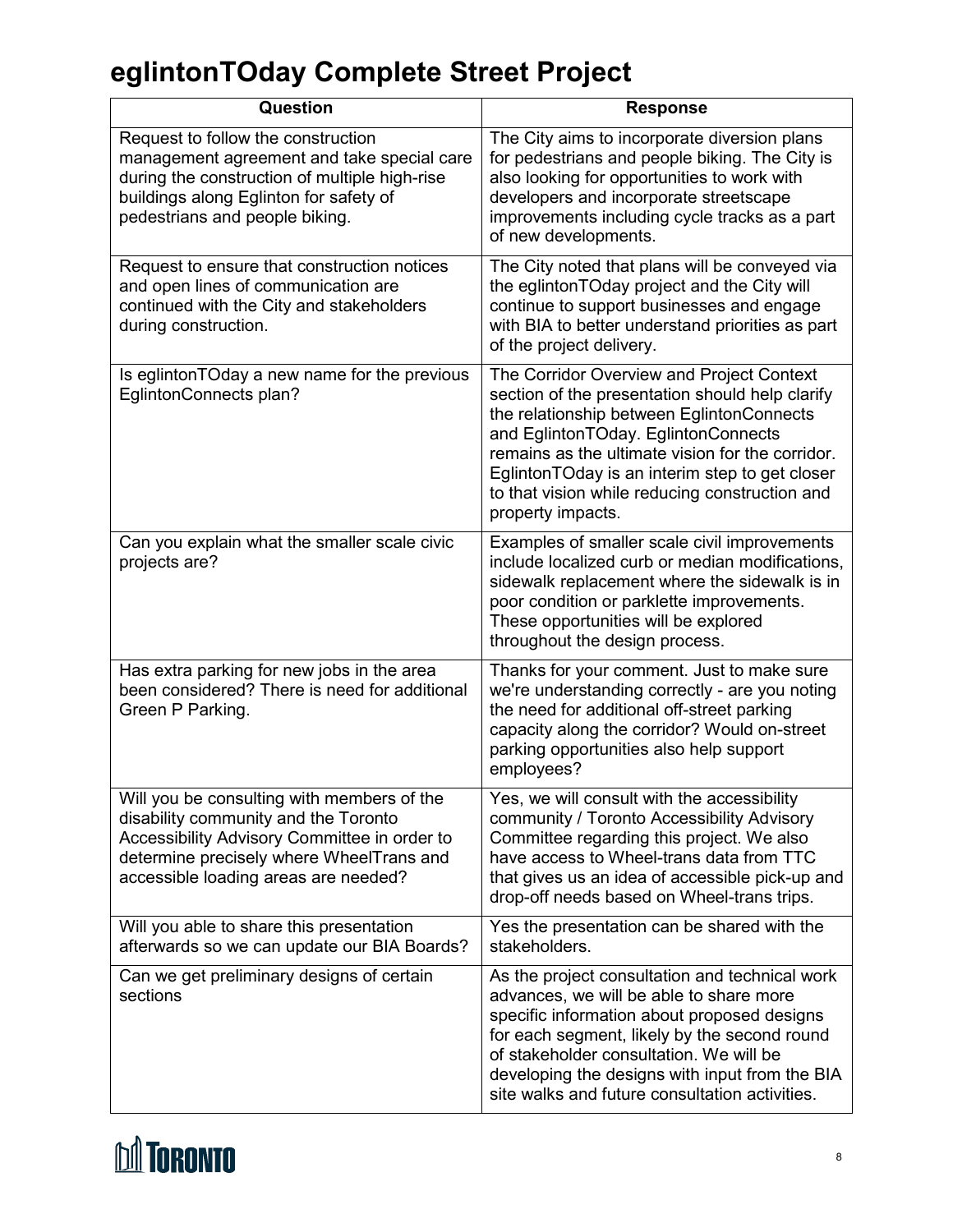| Question                                                                                                                                                                                                                                                                                   | <b>Response</b>                                                                                                                                                                                                                                                                                  |
|--------------------------------------------------------------------------------------------------------------------------------------------------------------------------------------------------------------------------------------------------------------------------------------------|--------------------------------------------------------------------------------------------------------------------------------------------------------------------------------------------------------------------------------------------------------------------------------------------------|
| It would be great to know the change in the<br>number of parking spots. As mentioned<br>before, there are many businesses along<br>Eglinton (and more and more developments<br>will come to Eglinton needing parking spot for<br>contractors) and employees need to have<br>space to park. | As the design work progresses, we will be<br>able to quantify the number of parking and<br>loading spaces that will be added along the<br>corridor and that information will be shared<br>with stakeholders.                                                                                     |
| Does EglintonConnects still exist as a future<br>vision or EglintonTOday is 100% replacing it?                                                                                                                                                                                             | EglintonConnects remains as the ultimate<br>vision for the corridor. EglintonTOday is an<br>interim step to get closer to that vision while<br>reducing construction and property impacts.                                                                                                       |
| Are there any assumptions around Allen Road<br>that can be shared and are final? For<br>example, how many on ramp lanes there will<br>be from Eglinton?                                                                                                                                    | The configuration at the Allen is within<br>Crosslinx's (Metrolinx) purview, rather than<br>this project. We will be matching with the<br>ECLRT proposed design. We will take this<br>back and see if there is any more detailed<br>design information about this segment that<br>can be shared. |